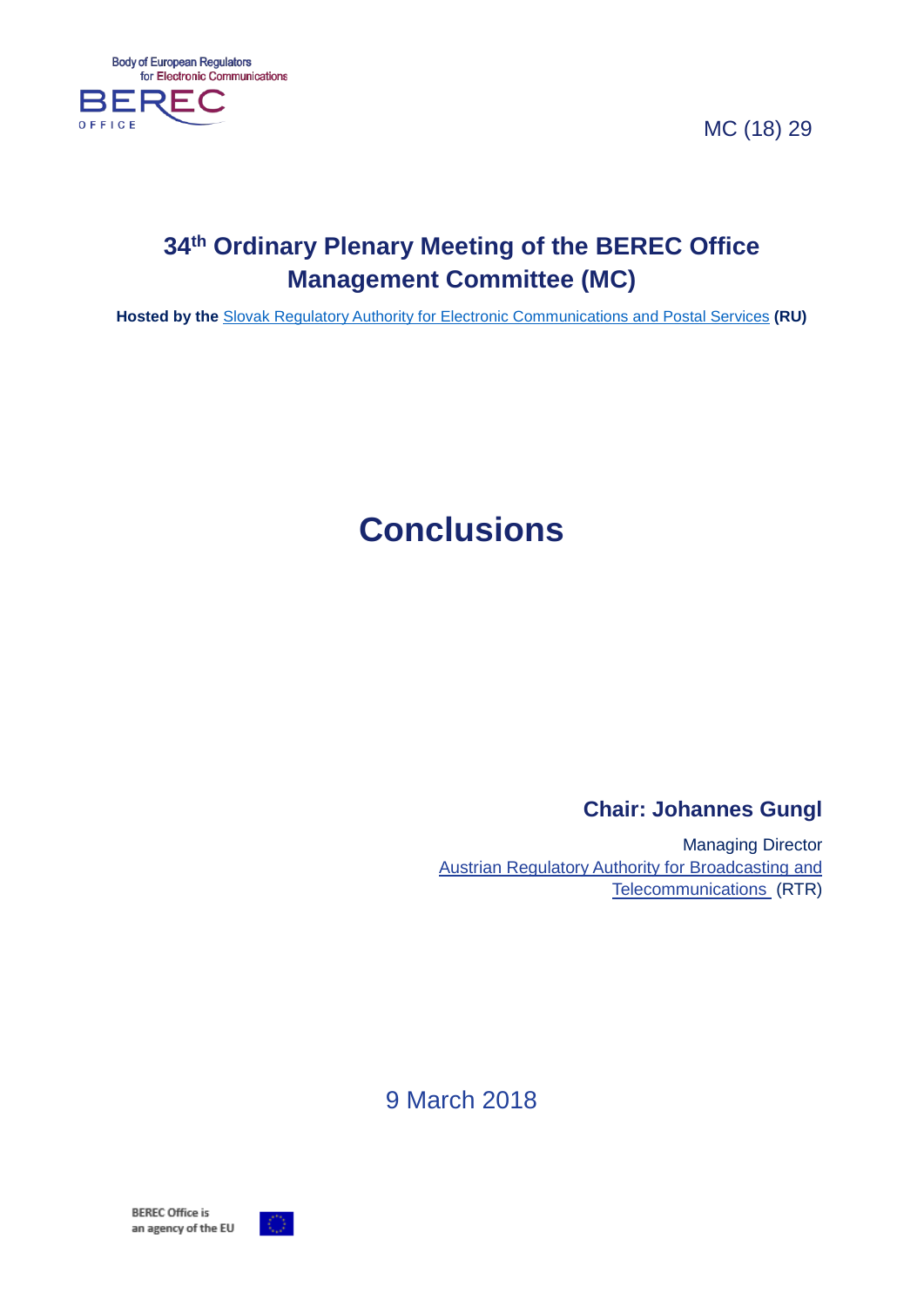# **Contents**

| 3. Oral up-date on the recent activities of the BEREC Office Advisory Group (BAG) and of the |  |
|----------------------------------------------------------------------------------------------|--|
|                                                                                              |  |
|                                                                                              |  |

Annex – List of documents approved for publication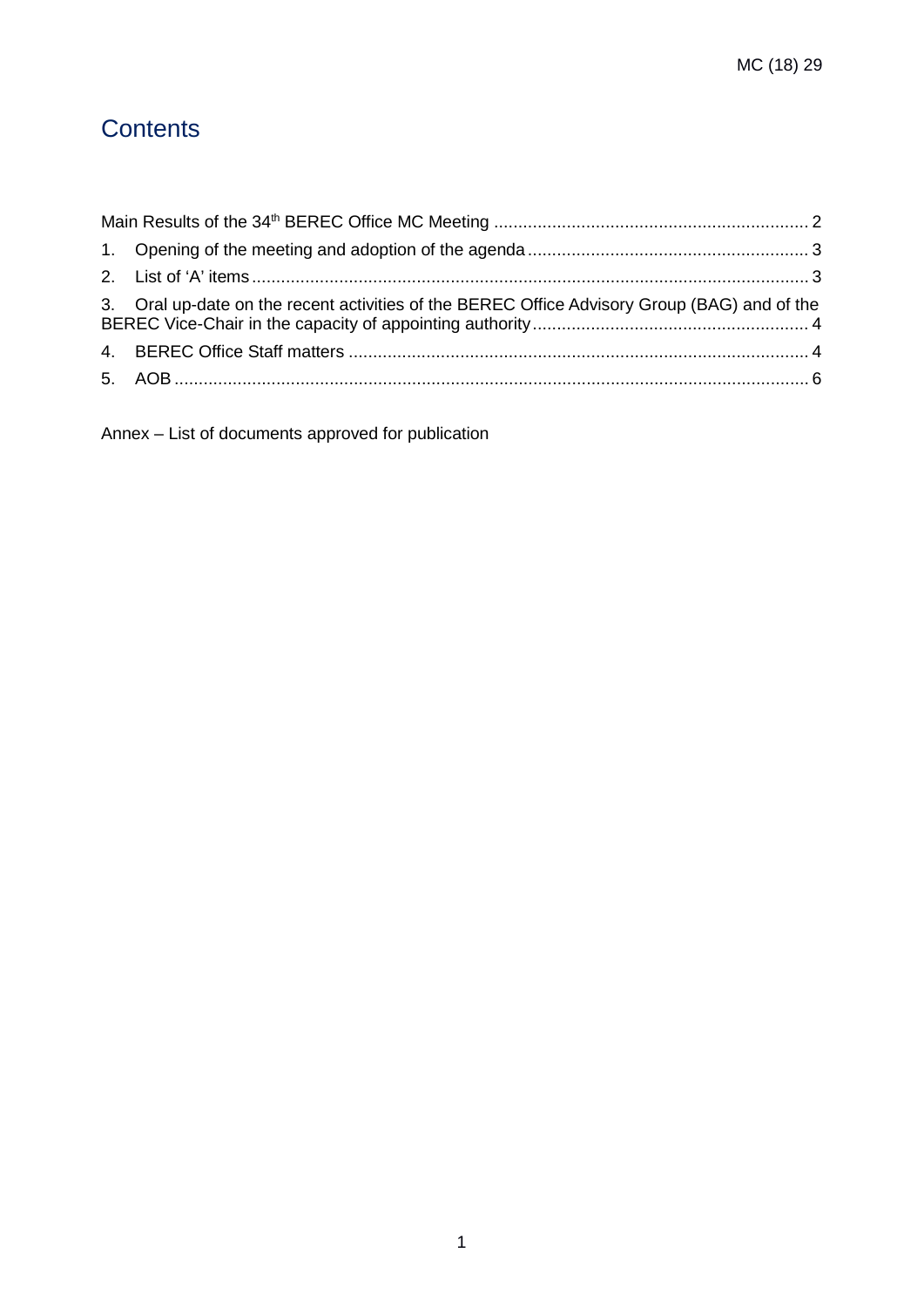#### **Main Results of the 34th BEREC Office MC Meeting**

<span id="page-2-0"></span>The BEREC Office Management Committee held its 34<sup>th</sup> ordinary plenary meeting on 9 March 2018 in Bratislava, Slovak Republic.

During the meeting the MC discussed and agreed on the following:

**1. Documents submitted to the MC as 'A' items for approval and publication and documents submitted for information alongside 'A' items:**

#### For publication:

- − Draft MC Decision amending Decision MC/2016/08 on the rules governing the traineeship programme of the BEREC Office;
- − MC Decision on the security of communication and information systems at the BEREC **Office**

#### For information:

- − 2017 BEREC Office quarterly Report on operation and budget execution in the period January-December 2017;
- − Transfers by the BEREC Office Administrative Manager in the BEREC Office Budget in the period October-December 2017;
- − BEREC Office Report on implementation of the budget and on budgetary and financial management 2017;
- − Report on the activities of the BAG and of the BEREC Vice-Chair as appointing authority for 2017.

#### **2. Documents submitted as regular items:**

#### For publication:

− MC Decision for the approval of the multiannual BEREC Office action plan for access to measures of a social nature, including specific measures to reconcile working life with family life

#### **3. Documents submitted to the MC for discussion:**

− Recent activities of the BEREC Office Advisory Group (BAG)

#### **4. Next meeting**

The next MC meeting will take place on 15 June 2018 in Gdańsk-Sopot (Poland) and will be hosted by the Polish [Office of Electronic Communications](https://www.uke.gov.pl/en/) (UKE)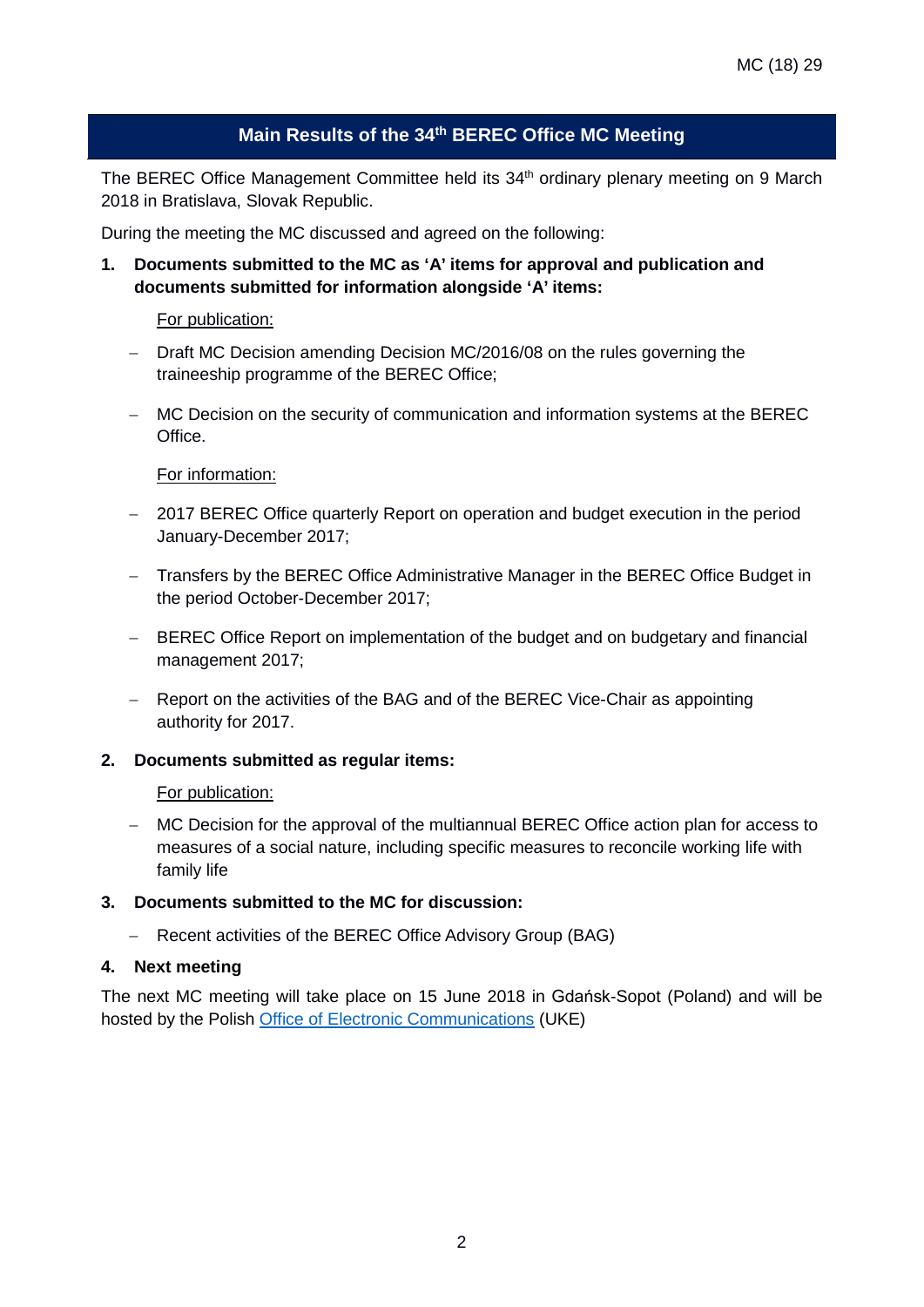#### **Introduction and participation**

The BEREC Office MC held its 34<sup>th</sup> ordinary plenary meeting on 9 March 2018 in Bratislava, Slovak Republic. The meeting was hosted by the Slovak Regulatory Authority for Electronic [Communications and Postal Services](http://www.teleoff.gov.sk/index.php?ID=9) (RU).

The meeting was attended by the heads and/or high-level representatives of the National Regulatory Authorities (NRAs) with primary responsibility for overseeing the day-to-day operation of the markets for electronic communications networks and services established in each Member State of the European Union (EU), and by the European Commission. Heads and high-level representatives of the NRAs from the EFTA States and the candidate countries for EU accession also took part in the meeting.

#### **List of documents**

The list of documents approved by the meeting for publication in compliance with the BEREC Regulation and the BoR transparency rules is presented in Annex to the Conclusions.

#### **Items discussed**

A short overview of the information presented under each agenda item, a summary record of the proceedings and a record of the conclusions reached by the MC is presented below.

| Document(s)                     | MC (18) 17 Draft MC Agenda                                                                                                                                                                                                       |
|---------------------------------|----------------------------------------------------------------------------------------------------------------------------------------------------------------------------------------------------------------------------------|
| Introduction by                 | <b>BEREC Chair (RTR)</b>                                                                                                                                                                                                         |
| <b>Information</b><br>presented | The BEREC Chair opened the meeting and presented the agenda for<br>approval by the MC meeting. The MC members were invited to suggest<br>any additional issues to be raised or presented under "Any other business"<br>$(AOB)$ . |
| <b>Conclusions</b>              | The agenda was approved with suggested changes.                                                                                                                                                                                  |

#### <span id="page-3-0"></span>**1. Opening of the meeting and adoption of the agenda**

#### <span id="page-3-1"></span>**2. List of 'A' items**

| Document(s) | For publication                                                                                                                   |
|-------------|-----------------------------------------------------------------------------------------------------------------------------------|
|             | MC (18) 18 Draft MC Decision amending Decision MC/2016/08 on the<br>rules governing the traineeship programme of the BEREC Office |
|             | MC (18) 19 Draft MC Decision on the security of communication and<br>information systems at the BEREC Office                      |
|             |                                                                                                                                   |
|             | For information                                                                                                                   |
|             | MC (18) 20 2017 BEREC Office quarterly Report on operation and budget<br>execution in the period January-December 2017            |
|             | MC (18) 21 Transfers by the BEREC Office Administrative Manager in the<br>BEREC Office Budget in the period October-December 2017 |
|             | MC (18) 22 BEREC Office Report on implementation of the budget and on                                                             |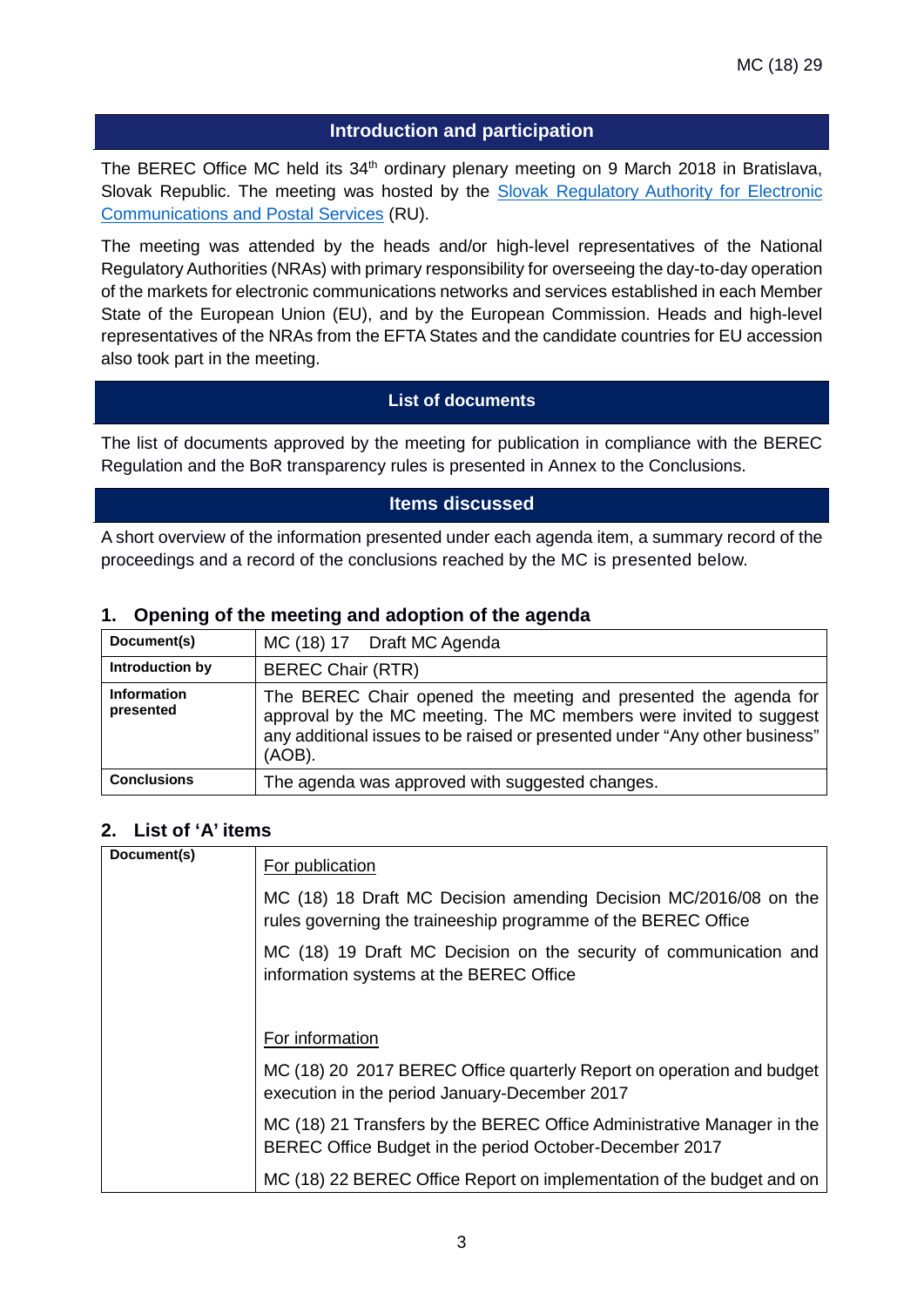|                                 | budgetary and financial management 2017<br>MC (18) 23 Report on the activities of the BAG and of the BEREC Vice-<br>Chair as appointing authority for 2017                                                                                                                                                                                                                                                                                                       |
|---------------------------------|------------------------------------------------------------------------------------------------------------------------------------------------------------------------------------------------------------------------------------------------------------------------------------------------------------------------------------------------------------------------------------------------------------------------------------------------------------------|
| Introduction by                 | <b>BEREC Chair (RTR)</b>                                                                                                                                                                                                                                                                                                                                                                                                                                         |
| <b>Information</b><br>presented | The BEREC Chair presented the list of 'A' items, as set out above. The list<br>of 'A' items had been drawn up on the basis of the conclusions of the CN<br>meeting. Furthermore, the BEREC Chair also drew the meeting's attention<br>to the information documents provided by the BEREC Office and informed<br>the MC that these documents were submitted alongside the 'A' items only<br>for information and that they did not require any action from the MC. |
| <b>Conclusions</b>              | The MC approved the documents listed as 'A' items and took note of the<br>documents for information.                                                                                                                                                                                                                                                                                                                                                             |

#### <span id="page-4-0"></span>**3. Oral up-date on the recent activities of the BEREC Office Advisory Group (BAG) and of the BEREC Vice-Chair in the capacity of appointing authority**

| Document(s)              | No documents                                                                                                                                                                                                                                                                                                                                                                                                                                                                                                                                                                    |
|--------------------------|---------------------------------------------------------------------------------------------------------------------------------------------------------------------------------------------------------------------------------------------------------------------------------------------------------------------------------------------------------------------------------------------------------------------------------------------------------------------------------------------------------------------------------------------------------------------------------|
| Introduction by          | BEREC Vice-Chair in the capacity of appointing authority for BEREC<br>Office staff (ComReg)                                                                                                                                                                                                                                                                                                                                                                                                                                                                                     |
| Information<br>presented | The BEREC Vice-Chair (ComReg) briefed the MC in relation to the recent<br>BAG activities and the activities he undertook in the capacity of appointing<br>authority for the BEREC Office staff.                                                                                                                                                                                                                                                                                                                                                                                 |
|                          | He also informed the MC about the meeting with the BEREC Office on 19<br>January 2018 and the meeting with Latvian authorities on 5 March 2018.                                                                                                                                                                                                                                                                                                                                                                                                                                 |
|                          | The BEREC Vice-Chair emphasised that the BEREC Office should have<br>adequate resources to fulfil its tasks, current and in the future. He also<br>recalled that the financial statement prepared by the EC when establishing<br>the BEREC Office envisaged unrealistic low number of staff to run the<br>agency. He noted that, since the establishment of the Office, there have<br>already been new tasks assigned to BEREC and as a result further support<br>from the Office was requested (e.g. Net Neutrality, Roaming, public<br>consultation tool, training for NRAs). |
| <b>Conclusions</b>       | The MC took note of the information.                                                                                                                                                                                                                                                                                                                                                                                                                                                                                                                                            |

#### <span id="page-4-1"></span>**4. BEREC Office Staff matters**

#### **4.1 BEREC Office social welfare measures**

| Document(s)                     | MC (18) 24 Draft MC Decision for the approval of the multiannual BEREC<br>Office action plan for access to measures of a social nature, including<br>specific measures to reconcile working life with family life                                                                                                                                                                                                                                                    |
|---------------------------------|----------------------------------------------------------------------------------------------------------------------------------------------------------------------------------------------------------------------------------------------------------------------------------------------------------------------------------------------------------------------------------------------------------------------------------------------------------------------|
| Introduction by                 | The Administrative Manager of the BEREC Office                                                                                                                                                                                                                                                                                                                                                                                                                       |
| <b>Information</b><br>presented | Article 1e of the Staff Regulations (SR), applicable by analogy to temporary<br>and contract agents, in accordance with the CEOS, states that 'Officials in<br>active employment shall have access to measures of a social nature,<br>including specific measures to reconcile working life with family life'.<br>Measures of a social nature adopted in accordance with Article 1e of the<br>SR shall be implemented in close cooperation with the Staff Committee, |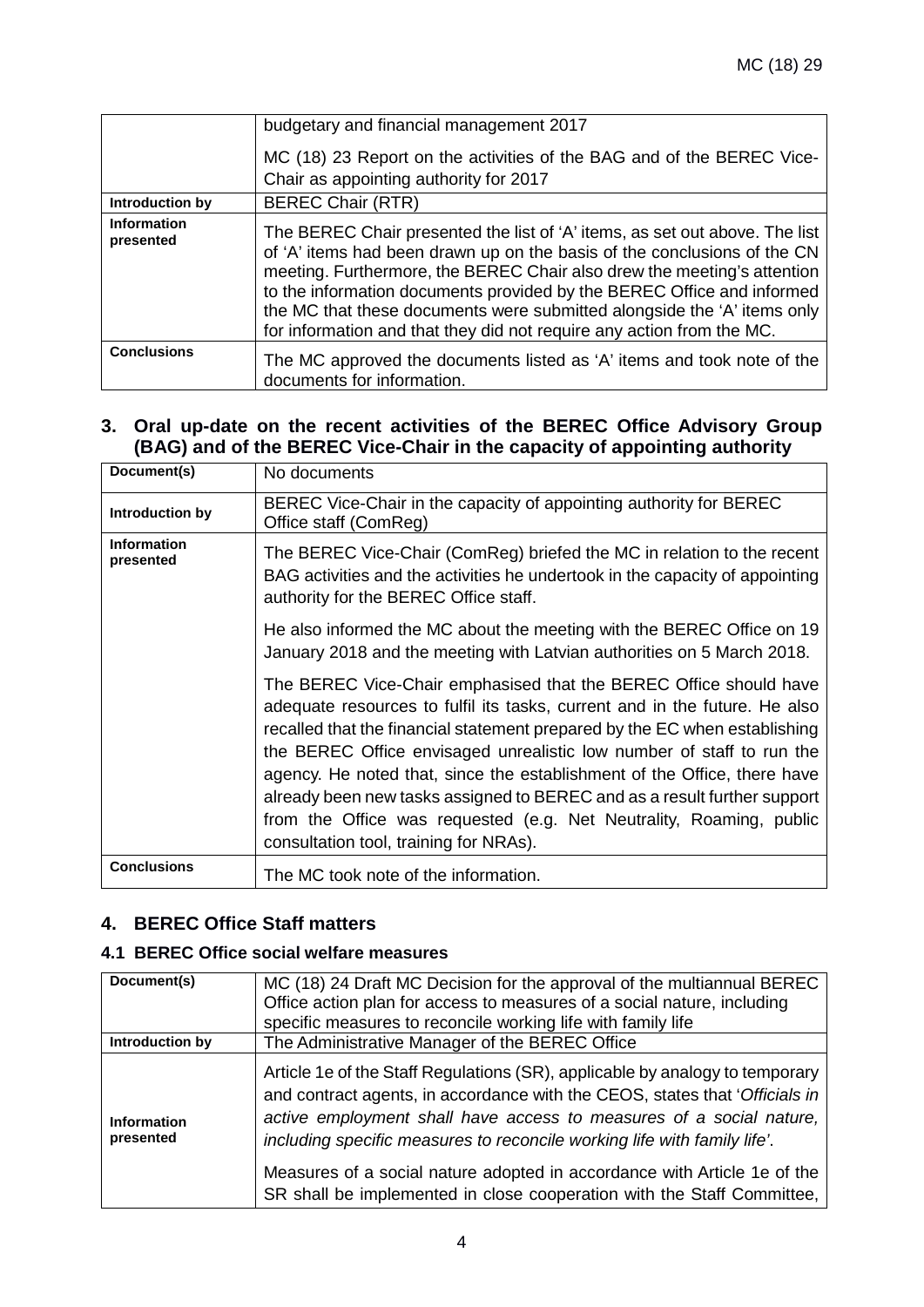|                    | on the basis of multi-annual proposed actions. These proposed actions<br>shall be transmitted each year to the budgetary authority in the framework<br>of the budget procedure.                                                                                                                                                                                                           |
|--------------------|-------------------------------------------------------------------------------------------------------------------------------------------------------------------------------------------------------------------------------------------------------------------------------------------------------------------------------------------------------------------------------------------|
|                    | The draft decision was prepared in cooperation with the Staff Committee<br>of the BEREC Office in order to establish a multi-annual action plan, aiming<br>to ensure access to the measures indicated in the SR.                                                                                                                                                                          |
|                    | The action plan is articulated in four key points: Acquisition and<br>implementation of best practices; Support favourable conditions for<br>commercial services (including private health service providers); Facilitate<br>access to kindergarten for the children of the staff; and Enhance the work-<br>private life balance possibilities already envisaged by the applicable rules. |
|                    | Financial resources for the social welfare measures for the BEREC Office<br>staff has been envisaged in the respective BEREC Office budget and in<br>the Annual and Multiannual Programming of the BEREC Office Activities,<br>to be adopted by the MC. Therefore, the implementation of the action plan<br>does not require any additional financial resources.                          |
|                    | The execution of the action plan is entrusted to the Administrative<br>Manager.                                                                                                                                                                                                                                                                                                           |
| <b>Conclusions</b> | The MC approved the document for publication and submission to the<br>Budgetary Authority for information.                                                                                                                                                                                                                                                                                |

#### **4.2 Oral information about new staff policies and on-going selection procedures at the BEREC Office**

| Document(s)        | No document                                                                                                                                                                                                                                                                                                  |
|--------------------|--------------------------------------------------------------------------------------------------------------------------------------------------------------------------------------------------------------------------------------------------------------------------------------------------------------|
| Introduction by    | The Administrative Manager of the BEREC Office                                                                                                                                                                                                                                                               |
|                    | The BEREC Office Administrative Manager briefed the MC on the on-going<br>selection procedures at the BEREC Office and on new staff policies.                                                                                                                                                                |
|                    | The MC was informed that since the beginning of the year two new internal<br>staff policies had been adopted, as follows:                                                                                                                                                                                    |
| <b>Information</b> | On 15.01.2018 - Decision of the Vice-Chair of the Management<br>Committee of the Office of the Body of European Regulators for<br>Electronic Communications (BEREC Office) on the definition of the<br>teleworking policy at the BEREC Office and its implementation;                                        |
| presented          | On 23.01.2018 - Internal Administrative Instruction of the BEREC<br>Office Administrative Manager on duration and renewal of contracts<br>for Temporary Staff under Article 2(f) of the CEOS.                                                                                                                |
|                    | The MC was also informed about the state of play of the on-going selection<br>procedures for the establishment of reserve lists for the posts of<br>Programme Management Assistant (AST4) and Team Leaders (AD6) and<br>the launch of a call for Seconded National Experts and the Traineeship<br>programme. |
| <b>Conclusions</b> | The MC took note of the information.                                                                                                                                                                                                                                                                         |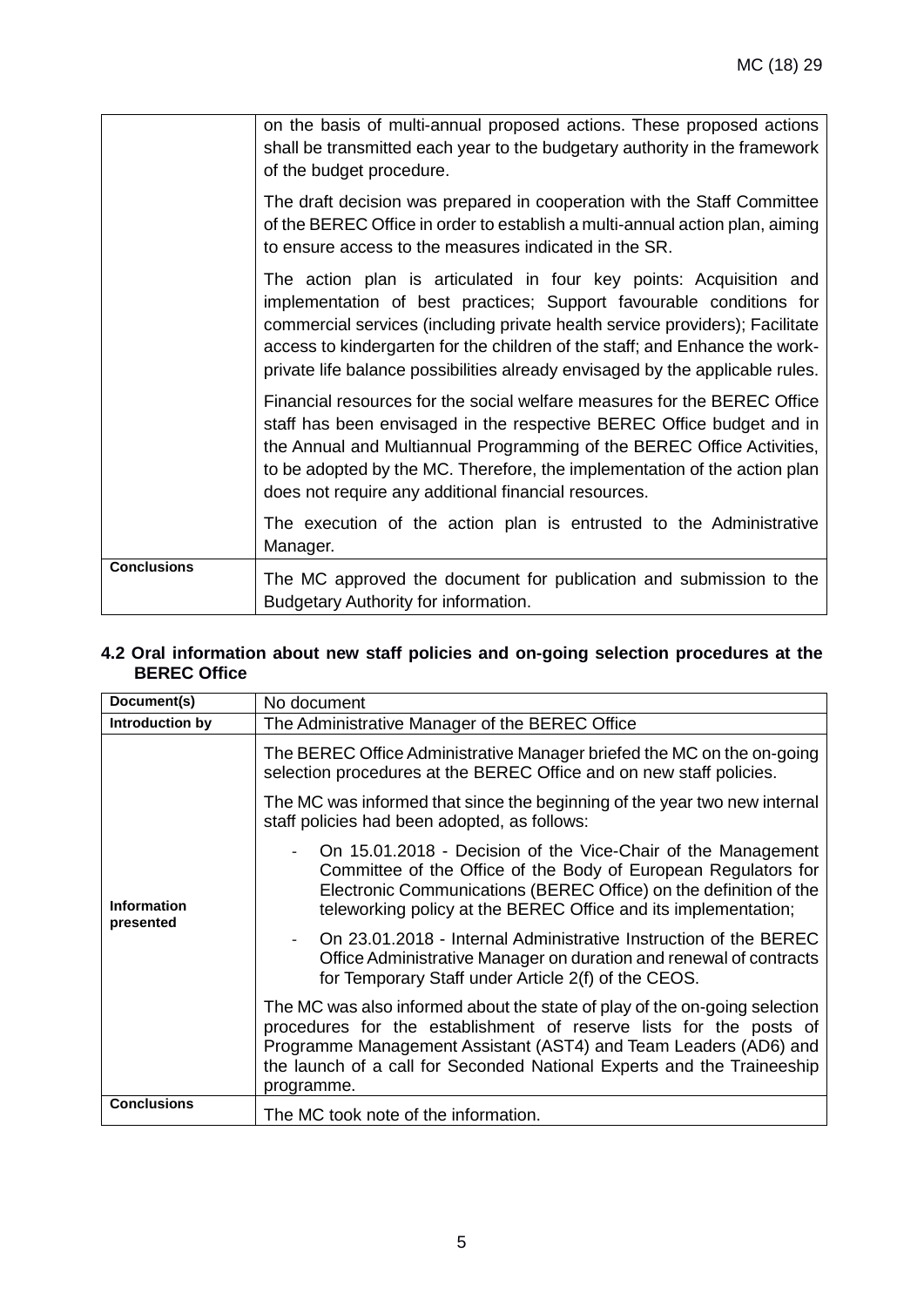### <span id="page-6-0"></span>**5. AOB**

### **Information on the 25th BIPT anniversary**

| Document(s)                     | No document                                                                                                                                                                                      |
|---------------------------------|--------------------------------------------------------------------------------------------------------------------------------------------------------------------------------------------------|
| Introduction by                 | <b>Representative of BIPT</b>                                                                                                                                                                    |
| <b>Information</b><br>presented | The BIPT representative informed the MC about the event and invited all<br>NRAs to participate in the BIPT 25 <sup>th</sup> anniversary which will take place in<br>Brussels on 16 October 2018. |
| <b>Conclusions</b>              | The MC took note of the information.                                                                                                                                                             |

# **Information on the 35th MC plenary meeting (13-15 June 2018, Gdańsk-Sopot, Poland)**

| Document(s)                     | No document                                                                                            |
|---------------------------------|--------------------------------------------------------------------------------------------------------|
| Introduction by                 | Representative of the meeting host (UKE)                                                               |
| <b>Information</b><br>presented | The representative of the meeting host, UKE, provided information on the<br>logistics for the meeting. |
| <b>Conclusions</b>              | The MC took note of the information.                                                                   |